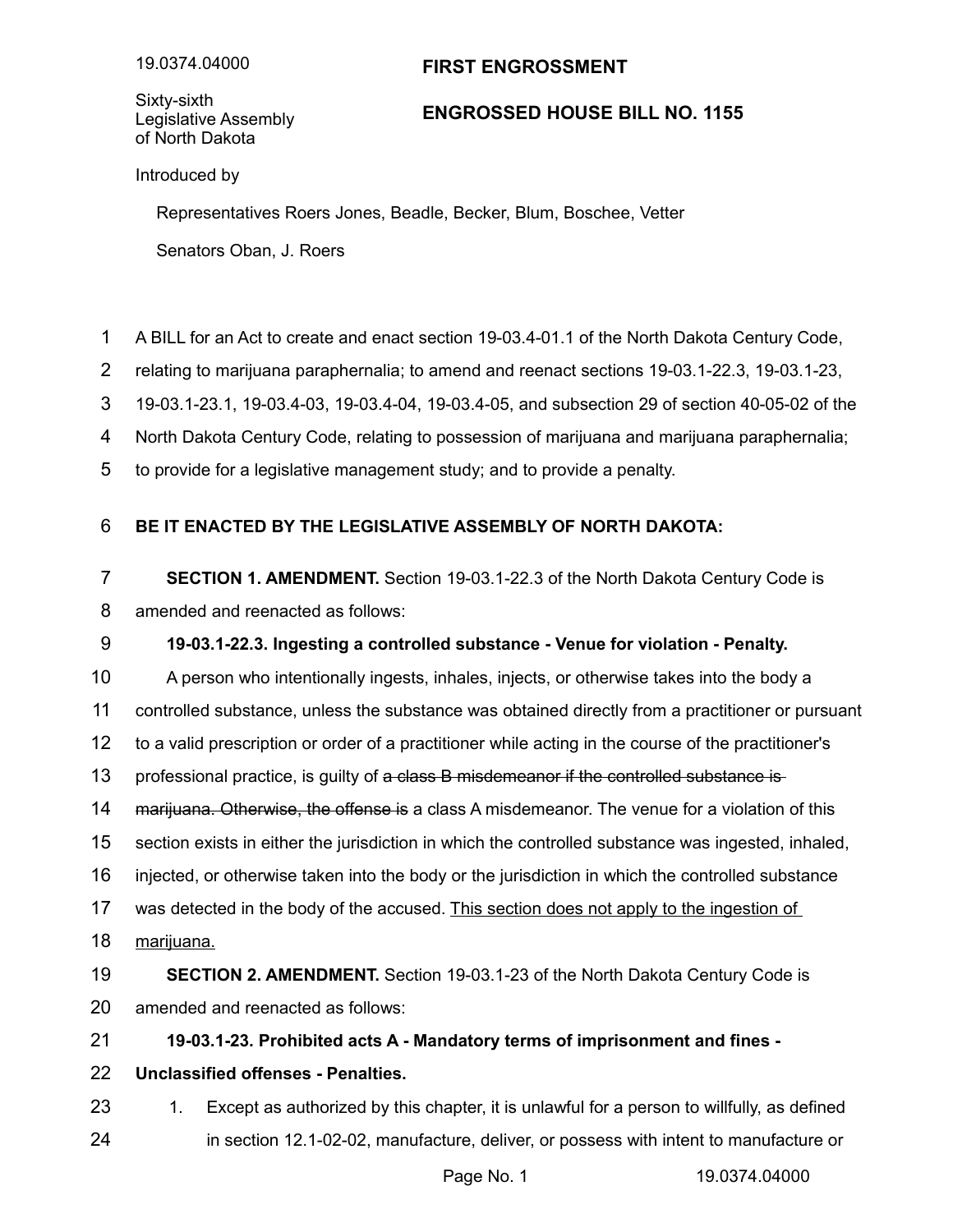| 1  |    | deliver, a controlled substance, or to deliver, distribute, or dispense a controlled |                                                                                   |                                                                                      |  |  |
|----|----|--------------------------------------------------------------------------------------|-----------------------------------------------------------------------------------|--------------------------------------------------------------------------------------|--|--|
| 2  |    |                                                                                      | substance by means of the internet, but a person who violates section 12-46-24 or |                                                                                      |  |  |
| 3  |    |                                                                                      | 12-47-21 may not be prosecuted under this subsection. A person who violates this  |                                                                                      |  |  |
| 4  |    |                                                                                      |                                                                                   | subsection with respect to:                                                          |  |  |
| 5  |    | a.                                                                                   |                                                                                   | A controlled substance classified in schedule I or II which is a narcotic drug, or   |  |  |
| 6  |    |                                                                                      |                                                                                   | methamphetamine, is guilty of a class B felony and must be sentenced:                |  |  |
| 7  |    |                                                                                      | (1)                                                                               | For a second offense, to imprisonment for at least three years.                      |  |  |
| 8  |    |                                                                                      | (2)                                                                               | For a third or subsequent offense, to imprisonment for ten years.                    |  |  |
| 9  |    | b.                                                                                   |                                                                                   | Any other controlled substance classified in schedule I, II, or III, or a controlled |  |  |
| 10 |    |                                                                                      |                                                                                   | substance analog is guilty of a class B felony. Except for a person who              |  |  |
| 11 |    |                                                                                      |                                                                                   | manufactures, delivers, or possesses with the intent to manufacture or deliver       |  |  |
| 12 |    |                                                                                      |                                                                                   | marijuana, any person found guilty under this subdivision must be sentenced:         |  |  |
| 13 |    |                                                                                      | (1)                                                                               | For a second offense, to imprisonment for at least two years.                        |  |  |
| 14 |    |                                                                                      | (2)                                                                               | For a third or subsequent offense, to imprisonment for five years.                   |  |  |
| 15 |    | C.                                                                                   |                                                                                   | A substance classified in schedule IV, is guilty of a class C felony and must be     |  |  |
| 16 |    |                                                                                      |                                                                                   | sentenced:                                                                           |  |  |
| 17 |    |                                                                                      | (1)                                                                               | For a second offense, to imprisonment for at least three months.                     |  |  |
| 18 |    |                                                                                      | (2)                                                                               | For a third offense, to imprisonment for at least six months.                        |  |  |
| 19 |    |                                                                                      | (3)                                                                               | For a fourth or subsequent offense, to imprisonment for three years.                 |  |  |
| 20 |    | d.                                                                                   |                                                                                   | A substance classified in schedule V, is guilty of a class A misdemeanor.            |  |  |
| 21 |    | <u>e.</u>                                                                            |                                                                                   | The manufacture, delivery, or possession with intent to manufacture or deliver       |  |  |
| 22 |    |                                                                                      |                                                                                   | marijuana is guilty of a noncriminal offense punishable by a fee of two hundred      |  |  |
| 23 |    |                                                                                      |                                                                                   | dollars; however the person is guilty of a class A misdemeanor if:                   |  |  |
| 24 |    |                                                                                      | (1)                                                                               | The person knows or should reasonably know the recipient lacks mental                |  |  |
| 25 |    |                                                                                      |                                                                                   | capacity as a result of mental disease or defect;                                    |  |  |
| 26 |    |                                                                                      | (2)                                                                               | The recipient is under twenty-one years of age; or                                   |  |  |
| 27 |    |                                                                                      | (3)                                                                               | The delivery is by concealment, deception, or misrepresentation.                     |  |  |
| 28 | 2. |                                                                                      |                                                                                   | A prior misdemeanor conviction under subsection 8 or a prior conviction under        |  |  |
| 29 |    |                                                                                      |                                                                                   | subsection 3 or 4 of section 19-03.4-03 may not be considered a prior offense under  |  |  |
| 30 |    |                                                                                      |                                                                                   | subsections 1 and 4.                                                                 |  |  |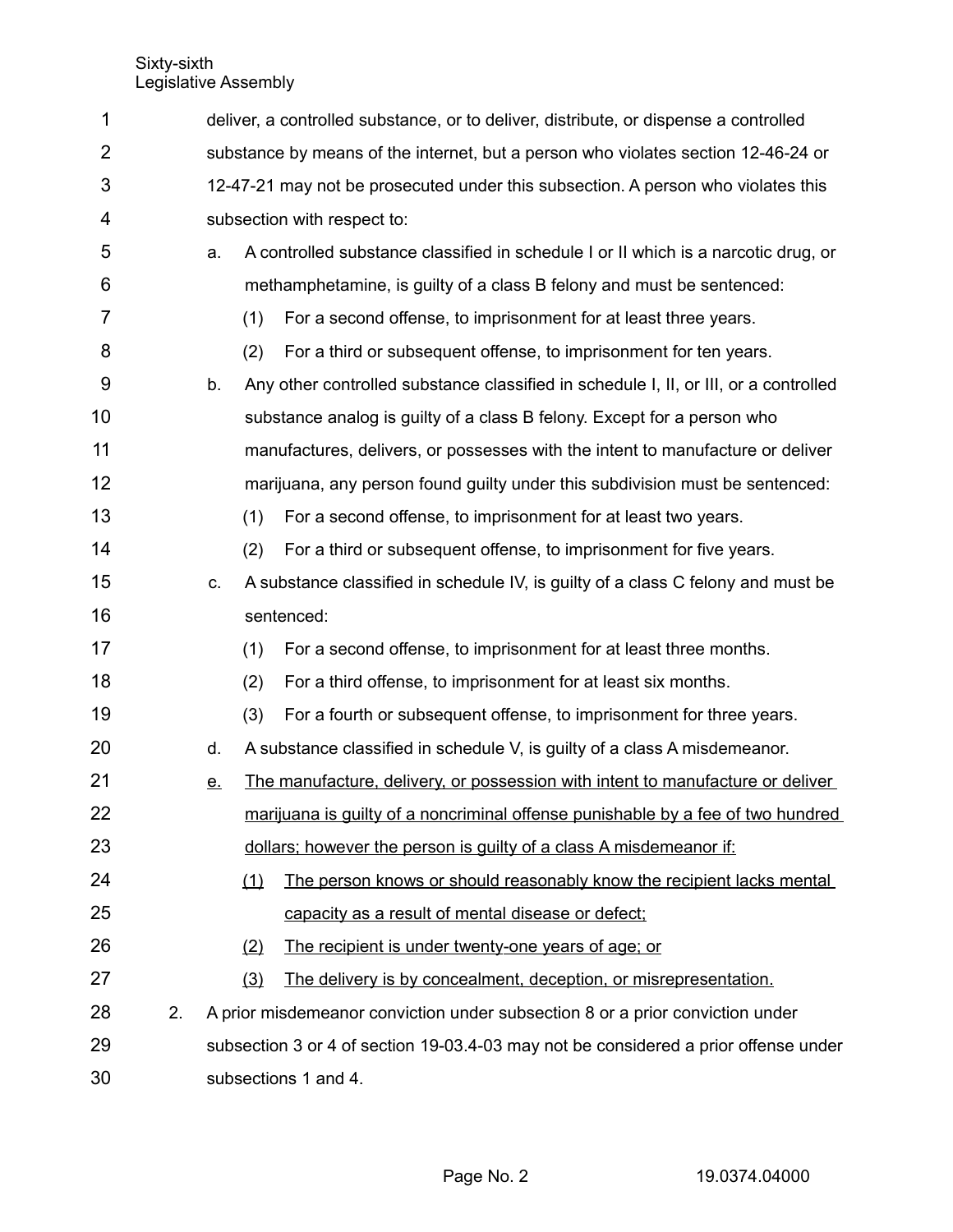| $\mathbf 1$    | 3. | Except as authorized by this chapter, it is unlawful for any person to willfully, as    |                                                                                       |  |  |  |  |
|----------------|----|-----------------------------------------------------------------------------------------|---------------------------------------------------------------------------------------|--|--|--|--|
| $\overline{2}$ |    |                                                                                         | defined in section 12.1-02-02, create, deliver, distribute, or dispense a counterfeit |  |  |  |  |
| 3              |    |                                                                                         | substance by means of the internet or any other means, or possess with intent to      |  |  |  |  |
| 4              |    |                                                                                         | deliver, a counterfeit substance by means of the internet or any other means, but any |  |  |  |  |
| 5              |    |                                                                                         | person who violates section 12-46-24 or 12-47-21 may not be prosecuted under this     |  |  |  |  |
| 6              |    |                                                                                         | subsection. Any person who violates this subsection with respect to:                  |  |  |  |  |
| 7              |    | a.                                                                                      | A counterfeit substance classified in schedule I, II, or III, is guilty of a class B  |  |  |  |  |
| 8              |    |                                                                                         | felony.                                                                               |  |  |  |  |
| 9              |    | b.                                                                                      | A counterfeit substance classified in schedule IV, is guilty of a class C felony.     |  |  |  |  |
| 10             |    | C.                                                                                      | A counterfeit substance classified in schedule V, is guilty of a class A              |  |  |  |  |
| 11             |    |                                                                                         | misdemeanor.                                                                          |  |  |  |  |
| 12             | 4. | a.                                                                                      | For second or subsequent offenses, in addition to any other penalty imposed           |  |  |  |  |
| 13             |    |                                                                                         | under this section, if the person who violates this chapter was at least twenty-one   |  |  |  |  |
| 14             |    |                                                                                         | years of age at the time of the offense, and delivered a controlled substance to a    |  |  |  |  |
| 15             |    |                                                                                         | person under the age of eighteen, the person is subject to, and the court shall       |  |  |  |  |
| 16             |    |                                                                                         | impose a term of imprisonment of at least four years.                                 |  |  |  |  |
| 17             |    | b.                                                                                      | Which is to run consecutively to any other sentence imposed. It is not a defense      |  |  |  |  |
| 18             |    |                                                                                         | that the defendant did not know the age of a person protected under                   |  |  |  |  |
| 19             |    |                                                                                         | subdivision a.                                                                        |  |  |  |  |
| 20             |    | C.                                                                                      | The penalty in subdivision a does not apply to a person who manufactures,             |  |  |  |  |
| 21             |    |                                                                                         | delivers, or possesses with the intent to manufacture or deliver marijuana.           |  |  |  |  |
| 22             | 5. |                                                                                         | A person at least eighteen years of age who solicits, induces, intimidates, employs,  |  |  |  |  |
| 23             |    |                                                                                         | hires, or uses a person under eighteen years of age to aid or assist in the           |  |  |  |  |
| 24             |    | manufacture, delivery, or possession with intent to manufacture or deliver a controlled |                                                                                       |  |  |  |  |
| 25             |    | substance for the purpose of receiving consideration or payment for the manufacture     |                                                                                       |  |  |  |  |
| 26             |    |                                                                                         | or delivery of any controlled substance is guilty of a class B felony and must be     |  |  |  |  |
| 27             |    | sentenced:                                                                              |                                                                                       |  |  |  |  |
| 28             |    | а.                                                                                      | For a second or subsequent offense, to imprisonment for at least three years.         |  |  |  |  |
| 29             |    | b.                                                                                      | It is not a defense to a violation of this subsection that the defendant did not know |  |  |  |  |
| 30             |    |                                                                                         | the age of a person protected under this subsection.                                  |  |  |  |  |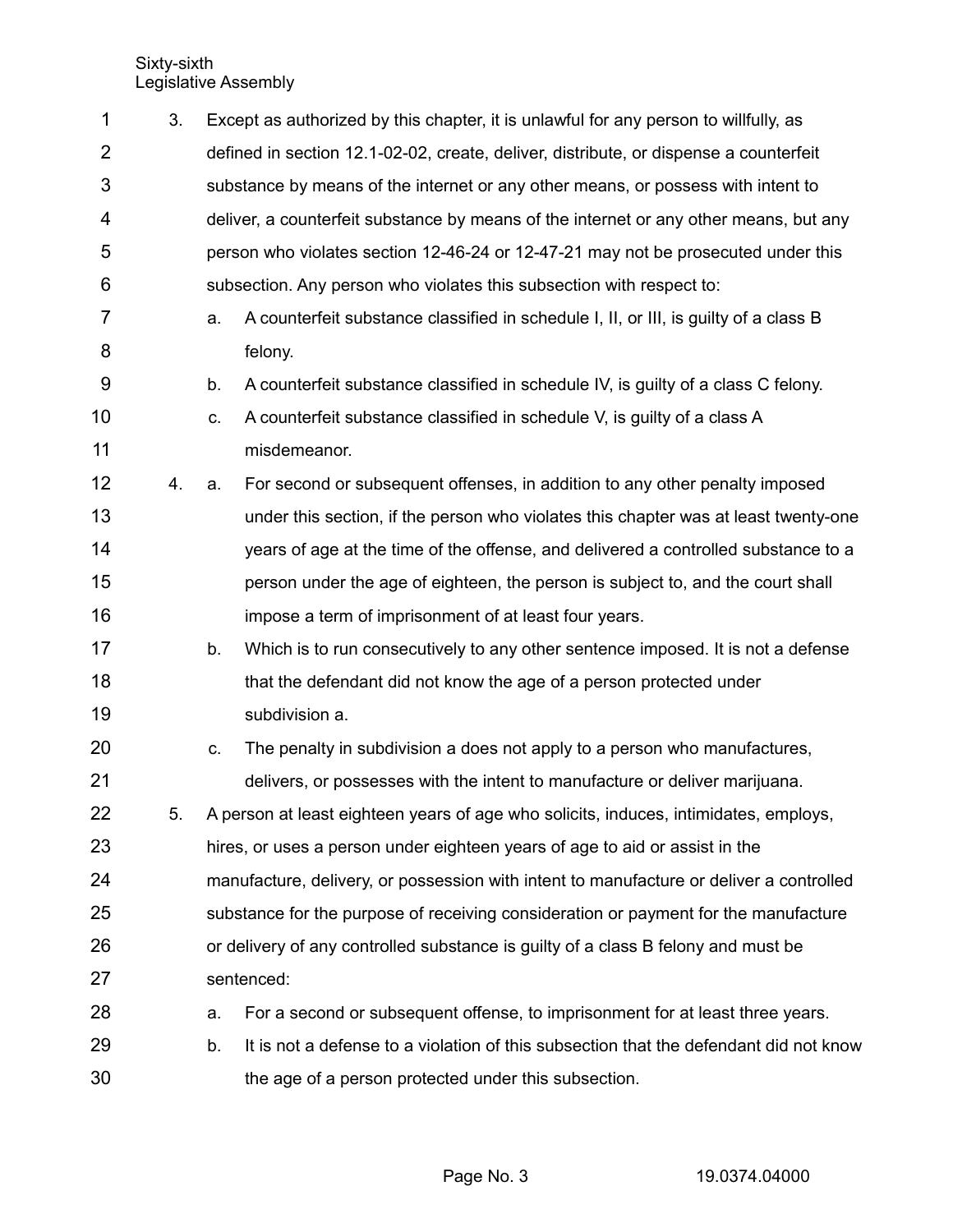| 1              | 6. |    | Except for a prior conviction equivalent to a misdemeanor violation of subsection 8 or      |  |  |  |  |
|----------------|----|----|---------------------------------------------------------------------------------------------|--|--|--|--|
| $\overline{2}$ |    |    | a prior conviction under subsection 3 or 4 of section 19-03.4-03, a violation of this title |  |  |  |  |
| $\mathbf{3}$   |    |    | or a law of another state or the federal government which is equivalent to an offense       |  |  |  |  |
| 4              |    |    | with respect to the manufacture, delivery, or intent to deliver a controlled substance      |  |  |  |  |
| 5              |    |    | under this title committed while the offender was an adult and which resulted in a plea     |  |  |  |  |
| 6              |    |    | or finding of guilt must be considered a prior offense under subsections 1, 4, and 5.       |  |  |  |  |
| 7              |    |    | The prior offense must be alleged in the complaint, information, or indictment. The         |  |  |  |  |
| 8              |    |    | plea or finding of guilt for the prior offense must have occurred before the date of the    |  |  |  |  |
| $9\,$          |    |    | commission of the offense or offenses charged in the complaint, information, or             |  |  |  |  |
| 10             |    |    | indictment.                                                                                 |  |  |  |  |
| 11             | 7. |    | It is unlawful for a person to willfully, as defined in section 12.1-02-02:                 |  |  |  |  |
| 12             |    | a. | Serve as an agent, intermediary, or other entity that causes the internet to be             |  |  |  |  |
| 13             |    |    | used to bring together a buyer and seller to engage in the delivery, distribution, or       |  |  |  |  |
| 14             |    |    | dispensing of a controlled substance in a manner not authorized by this chapter;            |  |  |  |  |
| 15             |    |    | or                                                                                          |  |  |  |  |
| 16             |    | b. | Offer to fill or refill a prescription for a controlled substance based solely on a         |  |  |  |  |
| 17             |    |    | consumer's completion of an online medical questionnaire.                                   |  |  |  |  |
| 18             |    |    | A person who violates this subsection is guilty of a class C felony.                        |  |  |  |  |
| 19             | 8. | a. | It is unlawful for any person to willfully, as defined in section 12.1-02-02, possess       |  |  |  |  |
| 20             |    |    | a controlled substance or a controlled substance analog unless the substance                |  |  |  |  |
| 21             |    |    | was obtained directly from, or pursuant to, a valid prescription or order of a              |  |  |  |  |
| 22             |    |    | practitioner while acting in the course of the practitioner's professional practice, or     |  |  |  |  |
| 23             |    |    | except as otherwise authorized by this chapter, but any person who violates                 |  |  |  |  |
| 24             |    |    | section 12-46-24 or 12-47-21 may not be prosecuted under this subsection.                   |  |  |  |  |
| 25             |    | b. | Except as otherwise provided in this subsection, any person who violates this               |  |  |  |  |
| 26             |    |    | subsection is guilty of a class A misdemeanor for the first offense under this              |  |  |  |  |
| 27             |    |    | subsection and a class C felony for a second or subsequent offense under this               |  |  |  |  |
| 28             |    |    | subsection. This subdivision does not apply to a marijuana-related offense.                 |  |  |  |  |
| 29             |    | C. | If, at the time of the offense the person is in or on the real property comprising a        |  |  |  |  |
| 30             |    |    | public or private elementary or secondary school or a public career and technical           |  |  |  |  |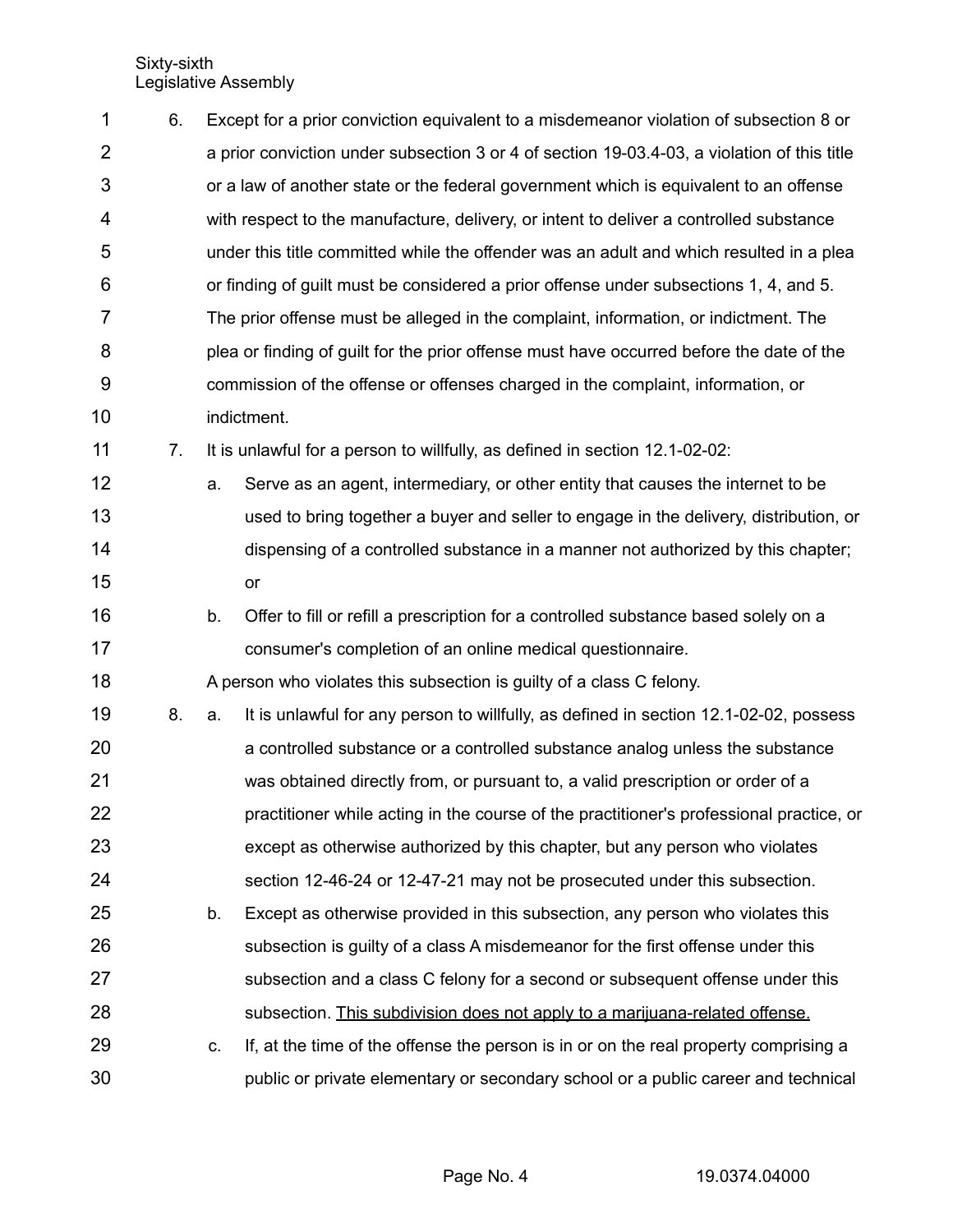| 1              |    |     | education school, the person is guilty of a class B felony, unless the offense         |
|----------------|----|-----|----------------------------------------------------------------------------------------|
| $\overline{2}$ |    |     | involves marijuana.                                                                    |
| 3              | d. |     | As used in this subdivision, the term "marijuana plant" means a plant of the           |
| 4              |    |     | genus cannabis, whether growing or harvested. A person who violates this               |
| 5              |    |     | subsection regarding possession of by possessing:                                      |
| 6              |    | (1) | One ounce [28.35 grams] or less of marijuana is guilty of a class B-                   |
| 7              |    |     | misdemeanornoncriminal offense punishable by a fee of two hundred                      |
| 8              |    |     | dollars.                                                                               |
| 9              |    | (2) | More than one ounce [28.35 grams] and less than one pound [453.59]                     |
| 10             |    |     | grams] of marijuana is guilty of a class B misdemeanor.                                |
| 11             |    | (3) | One pound [453.59 grams] or more but less than five pounds [2267.96                    |
| 12             |    |     | grams] of marijuana is guilty of a class A misdemeanor.                                |
| 13             |    | (4) | Five pounds [2267.96 grams] or more of marijuana is guilty of a class C                |
| 14             |    |     | felony.                                                                                |
| 15             |    | (5) | Two marijuana plants or fewer is guilty of a noncriminal offense punishable            |
| 16             |    |     | by a fee of two hundred dollars.                                                       |
| 17             |    | (6) | More than two marijuana plants but fewer than twenty-one marijuana plants              |
| 18             |    |     | is guilty of a class B misdemeanor.                                                    |
| 19             |    | (7) | <u>Twenty-one or more marijuana plants is guilty of a class C felony.</u>              |
| 20             | e. |     | If an individual is sentenced to the legal and physical custody of the department      |
| 21             |    |     | of corrections and rehabilitation under this subsection, the department may place      |
| 22             |    |     | the individual in a drug and alcohol treatment program designated by the               |
| 23             |    |     | department. Upon the successful completion of the drug and alcohol treatment           |
| 24             |    |     | program, the department shall release the individual from imprisonment to begin        |
| 25             |    |     | any court-ordered period of probation.                                                 |
| 26             | f. |     | If the individual is not subject to any court-ordered probation, the court shall order |
| 27             |    |     | the individual to serve the remainder of the sentence of imprisonment on               |
| 28             |    |     | supervised probation subject to the terms and conditions imposed by the court.         |
| 29             | g. |     | Probation under this subsection may include placement in another facility,             |
| 30             |    |     | treatment program, or drug court. If an individual is placed in another facility or    |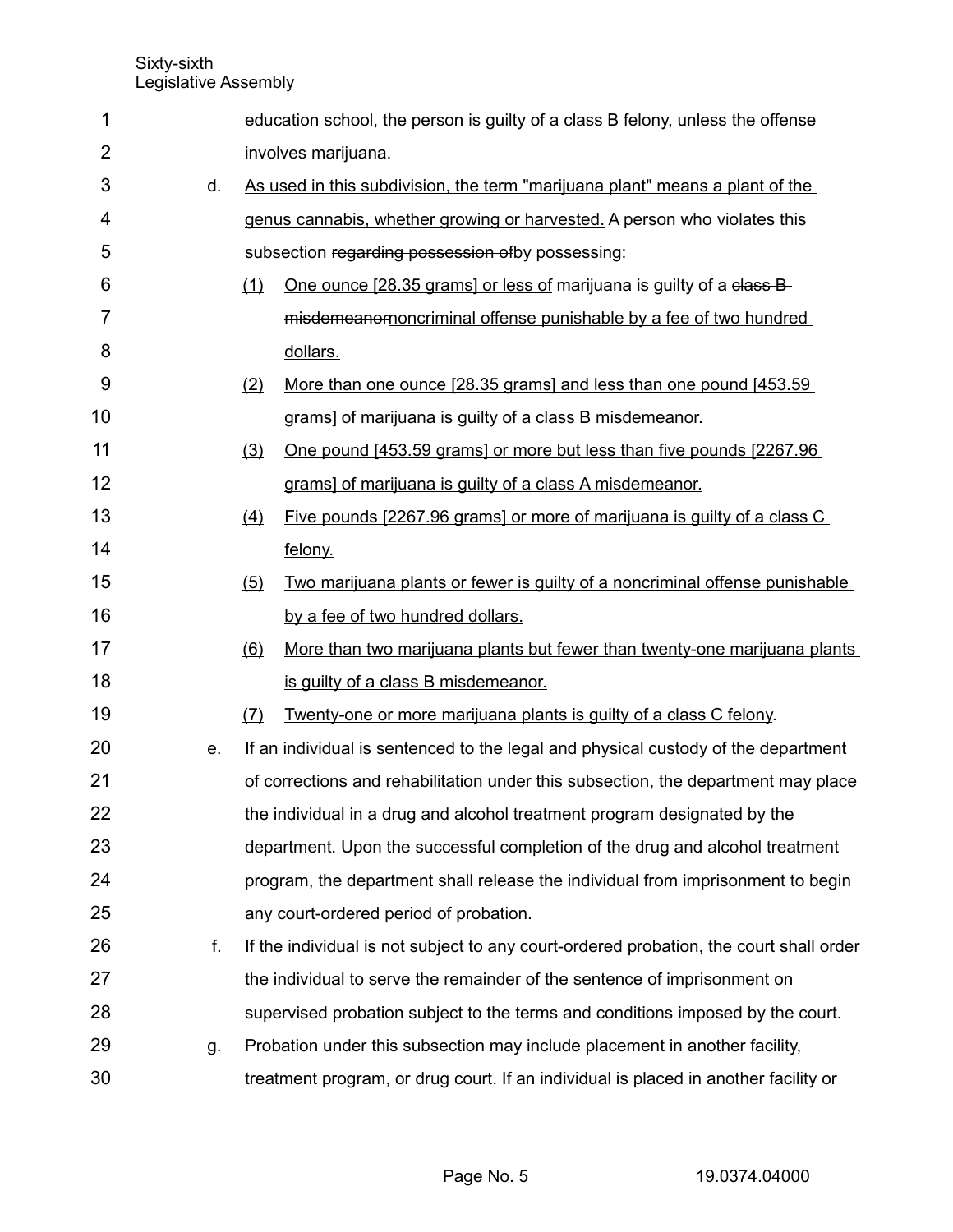| 1              |            |          | treatment program upon release from imprisonment, the remainder of the                  |
|----------------|------------|----------|-----------------------------------------------------------------------------------------|
| $\overline{2}$ |            |          | sentence must be considered as time spent in custody.                                   |
| 3              |            | h.       | An individual incarcerated under this subsection as a result of a second probation      |
| 4              |            |          | revocation is not eligible for release from imprisonment upon the successful            |
| 5              |            |          | completion of treatment.                                                                |
| 6              |            | i.       | A person who violates this subsection regarding possession of five or fewer             |
| $\overline{7}$ |            |          | capsules, pills, or tablets of a schedule II, III, IV, or V controlled substance or     |
| 8              |            |          | controlled substance analog is guilty of a class A misdemeanor.                         |
| 9              | 9.         |          | Except as provided by section 19-03.1-45, a court may order a person who violates       |
| 10             |            |          | this chapter or chapter 19-03.4 to undergo a drug addiction evaluation by a licensed    |
| 11             |            |          | addiction counselor. The evaluation must indicate the prospects for rehabilitation and  |
| 12             |            |          | whether addiction treatment is required. If ordered, the evaluation must be submitted   |
| 13             |            |          | to the court before imposing punishment for a felony violation or a misdemeanor         |
| 14             |            |          | violation. A court shall order a person who violates subdivision e of subsection 8 to   |
| 15             |            |          | undergo the drug addiction evaluation.                                                  |
| 16             | 10.        |          | If a person pleads guilty or is found guilty of a first offense regarding possession of |
| 17             |            |          | more than one ounce [28.35 grams] or less of marijuana and a judgment of guilt is       |
| 18             |            |          | entered, a court, upon motion, shall seal the court record of that conviction if the    |
| 19             |            |          | person is not subsequently convicted within two years of a further violation of this    |
| 20             |            |          | chapter. Once sealed, the court record may not be opened even by order of the court.    |
| 21             | <u>11.</u> |          | Notwithstanding any other provision of law, a prior marijuana-related offense under     |
| 22             |            |          | this section may not serve as a prior offense for increased penalties under this        |
| 23             |            | chapter. |                                                                                         |
| 24             |            |          | <b>SECTION 3. AMENDMENT.</b> Section 19-03.1-23.1 of the North Dakota Century Code is   |
| 25             |            |          | amended and reenacted as follows:                                                       |
| 26             |            |          | 19-03.1-23.1. Increased penalties for aggravating factors in drug offenses.             |
| 27             | 1.         |          | A person who violates section 19-03.1-23 is subject to the penalties provided in        |
| 28             |            |          | subsection 2 if:                                                                        |
| 29             |            | a.       | The offense was committed during a school sponsored activity or was committed           |
| 30             |            |          | during the hours of six a.m. to ten p.m. if school is in session, the offense           |
| 31             |            |          | involved the manufacture, delivery, or possession, with intent to manufacture or        |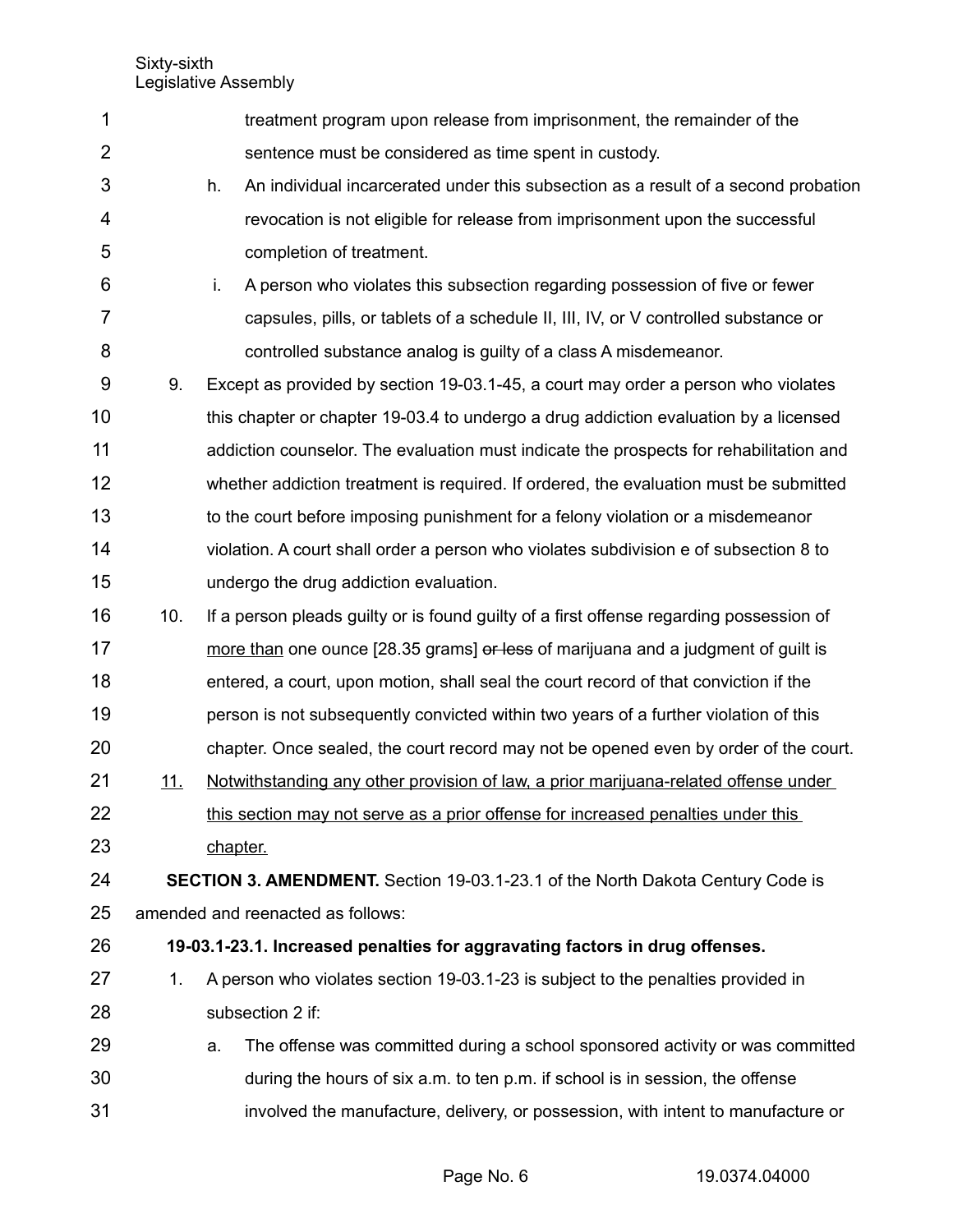| 1  |    |     |                                                                                      | deliver a controlled substance in, on, or within three hundred feet [91.4 meters] of |  |  |  |
|----|----|-----|--------------------------------------------------------------------------------------|--------------------------------------------------------------------------------------|--|--|--|
| 2  |    |     | the real property comprising a preschool facility, a public or private elementary or |                                                                                      |  |  |  |
| 3  |    |     | secondary school, or a public career and technical education school, the             |                                                                                      |  |  |  |
| 4  |    |     |                                                                                      | defendant was at least twenty-one years of age at the time of the offense, and       |  |  |  |
| 5  |    |     |                                                                                      | the offense involved the delivery of a controlled substance to a minor;              |  |  |  |
| 6  | b. |     |                                                                                      | The offense involved:                                                                |  |  |  |
| 7  |    | (1) |                                                                                      | Fifty grams or more of a mixture or substance containing a detectable                |  |  |  |
| 8  |    |     |                                                                                      | amount of heroin;                                                                    |  |  |  |
| 9  |    | (2) |                                                                                      | Fifty grams or more of a mixture or substance containing a detectable                |  |  |  |
| 10 |    |     |                                                                                      | amount of:                                                                           |  |  |  |
| 11 |    |     | (a)                                                                                  | Coca leaves, except coca leaves and extracts of coca leaves from                     |  |  |  |
| 12 |    |     |                                                                                      | which cocaine, ecgonine, and derivatives of ecgonine or their salts                  |  |  |  |
| 13 |    |     |                                                                                      | have been removed;                                                                   |  |  |  |
| 14 |    |     | (b)                                                                                  | Cocaine, its salts, optical and geometric isomers, and salts of                      |  |  |  |
| 15 |    |     |                                                                                      | isomers;                                                                             |  |  |  |
| 16 |    |     | (c)                                                                                  | Ecgonine, its derivatives, their salts, isomers, and salts of isomers; or            |  |  |  |
| 17 |    |     | (d)                                                                                  | Any compound, mixture, or preparation that contains any quantity of                  |  |  |  |
| 18 |    |     |                                                                                      | any of the substance referred to in subparagraphs a through c;                       |  |  |  |
| 19 |    | (3) |                                                                                      | Twenty-eight grams or more of a mixture or substance described in                    |  |  |  |
| 20 |    |     |                                                                                      | paragraph 2 which contains cocaine base;                                             |  |  |  |
| 21 |    | (4) |                                                                                      | Ten grams or more of phencyclidine or one hundred grams or more of a                 |  |  |  |
| 22 |    |     |                                                                                      | mixture or substance containing a detectable amount of phencyclidine;                |  |  |  |
| 23 |    | (5) |                                                                                      | One gram, one hundred dosage units, or one-half liquid ounce or more of a            |  |  |  |
| 24 |    |     |                                                                                      | mixture or substance containing a detectable amount of lysergic acid                 |  |  |  |
| 25 |    |     |                                                                                      | diethylamide;                                                                        |  |  |  |
| 26 |    | (6) |                                                                                      | Forty grams or more of a mixture or substance containing a detectable                |  |  |  |
| 27 |    |     |                                                                                      | amount of N-phenyl-N-[1-(2-phenylethyl)-4-piperidinyl] propanamide or ten            |  |  |  |
| 28 |    |     |                                                                                      | grams or more of a mixture or substance containing a detectable amount of            |  |  |  |
| 29 |    |     |                                                                                      | any analog of N-phenyl-N-[1-(2-phenylethyl)-4-piperidinyl] propanamide;              |  |  |  |
| 30 |    | (7) |                                                                                      | Fifty grams or more of a mixture or substance containing a detectable                |  |  |  |
| 31 |    |     |                                                                                      | amount of methamphetamine;                                                           |  |  |  |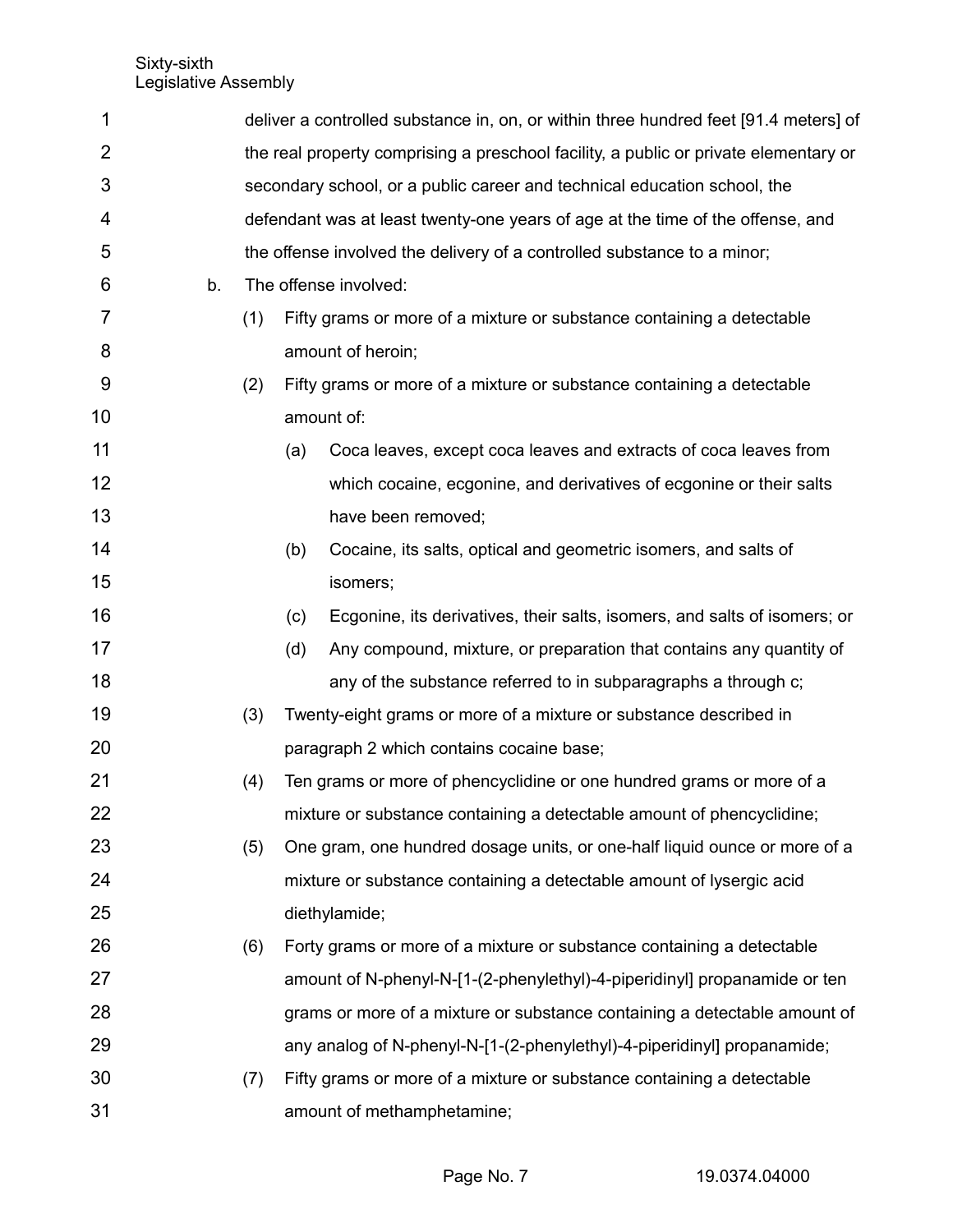| 1  | (8)                                                                                     | Ten grams, one hundred dosage units, or one-half liquid ounce or more of a                       |  |  |  |
|----|-----------------------------------------------------------------------------------------|--------------------------------------------------------------------------------------------------|--|--|--|
| 2  |                                                                                         | mixture or substance containing a detectable amount of                                           |  |  |  |
| 3  |                                                                                         | 3,4-methylenedioxy-N-methylamphetamine, C11H15NO2;                                               |  |  |  |
| 4  | (9)                                                                                     | One hundred dosage units or one-half liquid ounce of a mixture or                                |  |  |  |
| 5  |                                                                                         | substance containing a detectable amount of gamma-hydroxybutyrate or                             |  |  |  |
| 6  |                                                                                         | gamma-butyrolactone or 1,4 butanediol or any substance that is an analog                         |  |  |  |
| 7  |                                                                                         | of gamma-hydroxybutyrate; or                                                                     |  |  |  |
| 8  | (10)                                                                                    | One hundred dosage units or one-half liquid ounce of a mixture or                                |  |  |  |
| 9  |                                                                                         | substance containing a detectable amount of flunitrazepam; or                                    |  |  |  |
| 10 | (11)                                                                                    | Five hundred grams or more of marijuana; or                                                      |  |  |  |
| 11 | C.                                                                                      | The defendant had a firearm in the defendant's actual possession at the time of                  |  |  |  |
| 12 |                                                                                         | the offense.                                                                                     |  |  |  |
| 13 | The offense is:<br>2.                                                                   |                                                                                                  |  |  |  |
| 14 | a.                                                                                      | A class A felony if the violation of section 19-03.1-23 is designated as a class B               |  |  |  |
| 15 | felony.                                                                                 |                                                                                                  |  |  |  |
| 16 | b.                                                                                      | A class B felony if the violation of section 19-03.1-23 is designated as a class C               |  |  |  |
| 17 | felony.                                                                                 |                                                                                                  |  |  |  |
| 18 | C.                                                                                      | A class C felony if the violation of section 19-03.1-23 is designated as a class A               |  |  |  |
| 19 |                                                                                         | misdemeanor.                                                                                     |  |  |  |
| 20 |                                                                                         | <b>SECTION 4.</b> Section 19-03.4-01.1 of the North Dakota Century Code is created and           |  |  |  |
| 21 | enacted as follows:                                                                     |                                                                                                  |  |  |  |
| 22 |                                                                                         | 19-03.4-01.1. Definition - Marijuana paraphernalia.                                              |  |  |  |
| 23 |                                                                                         | As used in this chapter, "marijuana paraphernalia" means any equipment, product, or              |  |  |  |
| 24 |                                                                                         | material of any kind used, intended for use, or designed for use in planting, propagating,       |  |  |  |
| 25 |                                                                                         | cultivating, growing, harvesting, manufacturing, compounding, converting, producing,             |  |  |  |
| 26 | processing, preparing, testing, analyzing, packaging, repackaging, storing, containing, |                                                                                                  |  |  |  |
| 27 |                                                                                         | concealing, ingesting, inhaling, or otherwise introducing marijuana or tetrahydrocannabinols, as |  |  |  |
| 28 |                                                                                         | defined in section 19-03.1-05, into the human body.                                              |  |  |  |
| 29 |                                                                                         | <b>SECTION 5. AMENDMENT.</b> Section 19-03.4-03 of the North Dakota Century Code is              |  |  |  |

amended and reenacted as follows: 30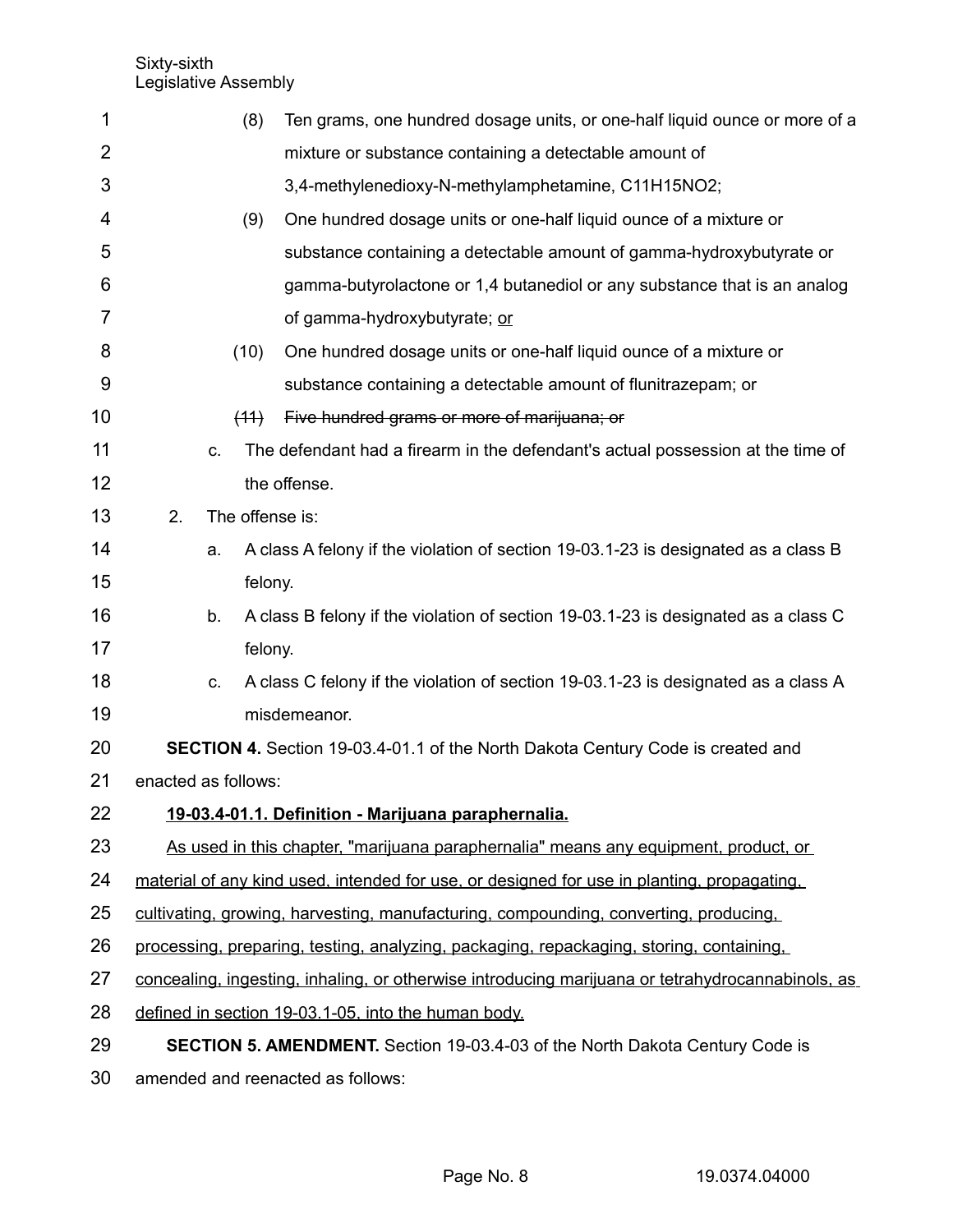**19-03.4-03. Unlawful possession of drug paraphernalia - Penalty.** 1

1. A person may not use or possess with intent to use drug paraphernalia to plant, propagate, cultivate, grow, harvest, manufacture, compound, convert, produce, process, prepare, test, analyze, pack, repack, store, contain, or conceal a controlled substance in violation of chapter 19-03.1. Any person violating this subsection is guilty of a class C felony if the drug paraphernalia is used, or possessed with intent to be used, to manufacture, compound, convert, produce, process, prepare, test, or analyze a controlled substance, other than marijuana, classified in schedule I, II, or III of chapter 19-03.1. 2 3 4 5 6 7 8 9

- 2. A person may not use or possess with the intent to use drug paraphernalia to inject, ingest, inhale, or otherwise induce into the human body a controlled substance, other than marijuana, classified in schedule I, II, or III of chapter 19-03.1. A person violating this subsection is guilty of a class A misdemeanor. If a person previously has been convicted of an offense under this title, other than an offense related to marijuana, or an equivalent offense from another court in the United States, a violation of this subsection is a class C felony. 10 11 12 13 14 15 16
- 3. A person may not use or possesswho uses or possesses with intent to use drugmarijuana paraphernalia to plant, propagate, cultivate, grow, harvest, manufacture, compound, convert, produce, process, prepare, test, analyze, pack, repack, store, contain, or conceal marijuana in violation of chapter 19-03.1. A person violating this subsection is guilty of a class A misdemeanornoncriminal offense punishable by a fee of one hundred dollars. 17 18 19 20 21 22
- 4. A person may not use or possess with the intent to use drug paraphernalia to ingest, inhale, or otherwise introduce into the human body marijuana in violation of 23 24
- chapter 19-03.1. A person violating this subsection is guilty of a class B 25
- misdemeanorNotwithstanding any other provision of law, a prior marijuana-related 26
- offense under this section may not serve as a prior offense for increased penalties under this chapter. 27 28
- **SECTION 6. AMENDMENT.** Section 19-03.4-04 of the North Dakota Century Code is 29

amended and reenacted as follows: 30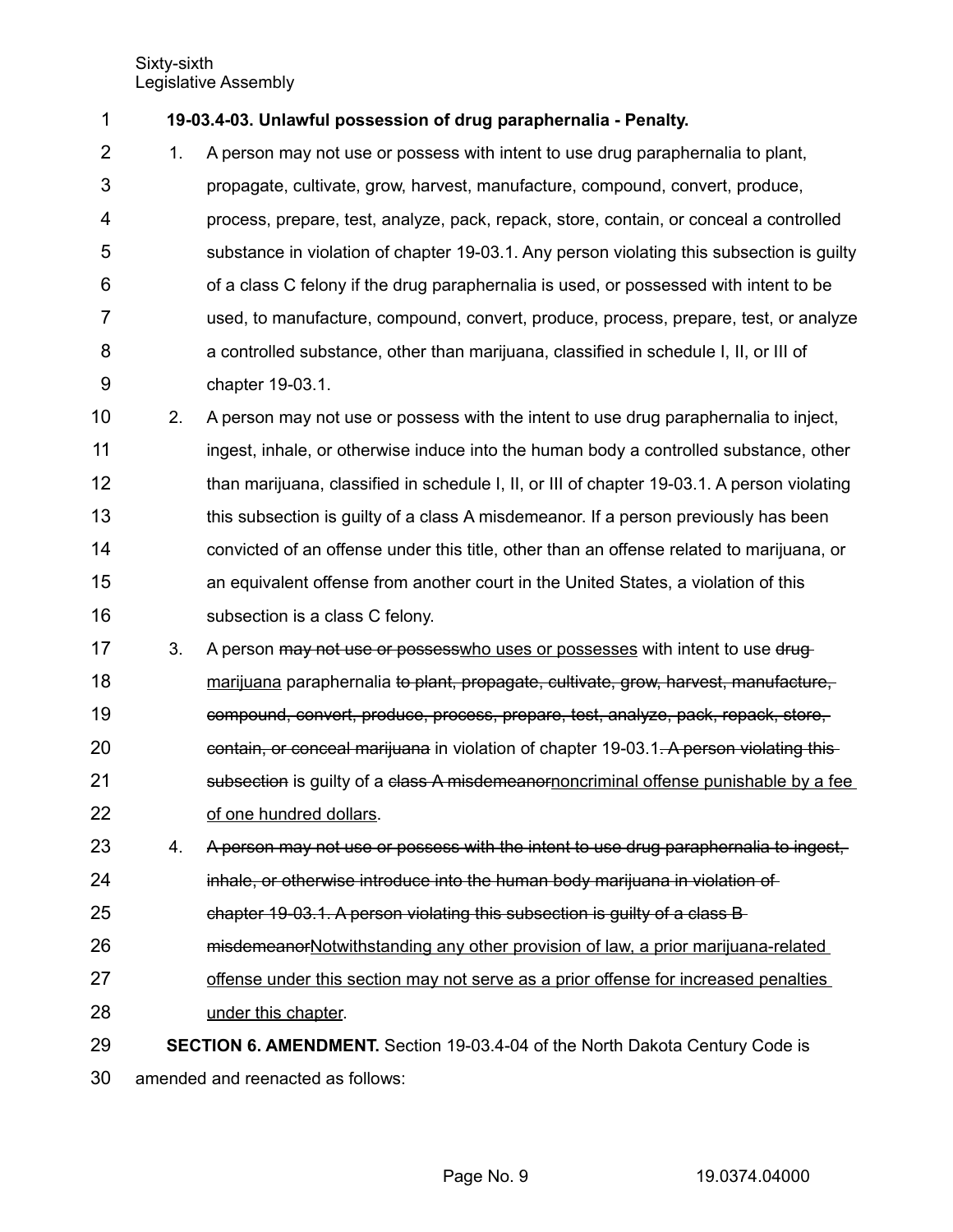| 1              |           | 19-03.4-04. Unlawful manufacture or delivery of drug paraphernalia - Penalty.            |
|----------------|-----------|------------------------------------------------------------------------------------------|
| $\overline{2}$ | 1.        | A person may not deliver, possess with intent to deliver, or manufacture with intent to  |
| 3              |           | deliver, drug paraphernalia, if that person knows or should reasonably know that the     |
| 4              |           | drug paraphernalia will be used to plant, propagate, cultivate, grow, harvest,           |
| 5              |           | manufacture, compound, convert, produce, process, prepare, test, analyze, pack,          |
| 6              |           | repack, store, contain, conceal, inject, ingest, inhale, or otherwise introduce into the |
| 7              |           | human body a controlled substance in violation of chapter 19-03.1. Any person            |
| 8              |           | violating this sectionsubsection is guilty of a class C felony if the drug paraphernalia |
| 9              |           | will be used to manufacture, compound, convert, produce, process, prepare, test,         |
| 10             |           | inject, ingest, inhale, or analyze a controlled substance, other than marijuana,         |
| 11             |           | classified in schedule I, II, or III of chapter 19-03.1. Otherwise, a                    |
| 12             | 2.        | A person may not deliver, possess with intent to deliver, or manufacture with intent to  |
| 13             |           | deliver, marijuana paraphernalia. A violation of this sectionsubsection is a class A     |
| 14             |           | misdemeanorponcriminal offense punishable by a fee of one hundred dollars.               |
| 15             |           | <b>SECTION 7. AMENDMENT.</b> Section 19-03.4-05 of the North Dakota Century Code is      |
| 16             |           | amended and reenacted as follows:                                                        |
| 17             |           | 19-03.4-05. Unlawful delivery of drug paraphernalia to a minor - Penalty.                |
| 18             | 1         | A person eighteen years of age or over may not deliver drug paraphernalia, in violation  |
| 19             |           | of this chapter, to a person under eighteen years of age who is at least three years the |
| 20             |           | deliverer's junioryounger than the deliverer. Any person violating this                  |
| 21             |           | sectionsubsection is guilty of a class C felony.                                         |
| 22             | <u>2.</u> | Notwithstanding subsection 1, a person eighteen years of age or older may not deliver    |
| 23             |           | marijuana paraphernalia to a person under eighteen years of age who is at least three    |
| 24             |           | years younger than the deliverer. A person who violates this subsection is guilty of a   |
| 25             |           | class B misdemeanor.                                                                     |
| 26             |           | <b>SECTION 8. AMENDMENT.</b> Subsection 29 of section 40-05-02 of the North Dakota       |
| 27             |           | Century Code are amended and reenacted as follows:                                       |
| 28             | 29.       | Marijuana possession. To prohibit by ordinance any person, except a person operating     |
| 29             |           | a motor vehicle, from possessing not more than one ounce [28.35 grams] of                |
| 30             |           | marijuana, as defined by section 19-03.1-01, within the jurisdiction of a city, and to   |
| 31             |           | prescribe the punishment, provided the penalty assessed is subject to subsection 10      |